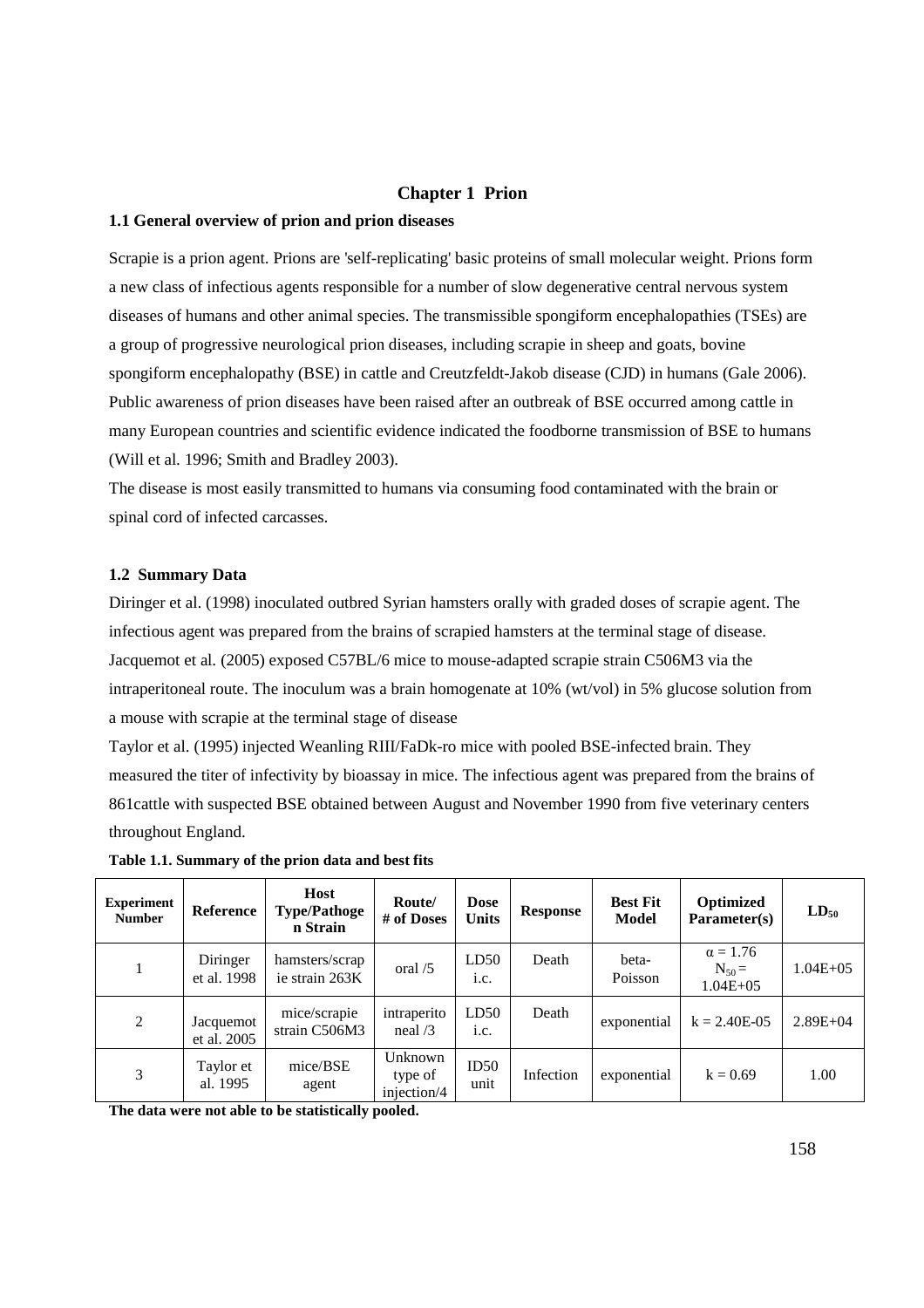# **1.3 Optimized Models and Fitting Analyses**

### **1.3.1 Optimization Output for experiment 1**

| Table 1.2. Hamsters/scrapie strain 263K<br>Strain model data |      |          |       |  |  |  |
|--------------------------------------------------------------|------|----------|-------|--|--|--|
| Dose                                                         | Dead | Survived | Total |  |  |  |
| 200                                                          |      | 40       | 40    |  |  |  |
| 2000                                                         |      | 79       | 80    |  |  |  |
| 20000                                                        | 9    | 71       | 80    |  |  |  |
| 200000                                                       | 58   | 22       | 80    |  |  |  |
| 2000000                                                      | 29   |          | 30    |  |  |  |
| Diringer et al. 1998                                         |      |          |       |  |  |  |

| Table 1.3. Goodness of Fit and Model Selection |                 |       |    |                                |                              |  |  |  |
|------------------------------------------------|-----------------|-------|----|--------------------------------|------------------------------|--|--|--|
| Model                                          | <b>Deviance</b> |       | DF | $\chi^2$ 0.95,1<br>p-<br>value | $\chi^2$ 0.95,m-k<br>p-value |  |  |  |
| Exponent<br>ial                                | 14.54           | 12.62 | 4  | 3.84<br>4.00E                  | 9.49<br>0.0058               |  |  |  |
| Beta<br>Poisson                                | 1.92            |       | 3  | $-04$                          | 7.81<br>0.589                |  |  |  |
| <b>Beta Poisson is best fitting model</b>      |                 |       |    |                                |                              |  |  |  |

| Table 1.4 Optimized parameters for the best fitting (beta Poisson), obtained from 10,000 bootstrap iterations |              |              |              |              |               |               |               |  |
|---------------------------------------------------------------------------------------------------------------|--------------|--------------|--------------|--------------|---------------|---------------|---------------|--|
| Parameter                                                                                                     | <b>MLE</b>   | Percentiles  |              |              |               |               |               |  |
|                                                                                                               | Estimate     | 0.5%         | 2.5%         | 5%           | 95%           | 97.5%         | 99.5%         |  |
| $\alpha$                                                                                                      | 1.76         |              | $-$          | $- -$        |               |               | --            |  |
| $N_{50}$                                                                                                      | $1.04E + 05$ |              | $ -$         |              |               |               | --            |  |
| $LD_{50}$<br>(spores)                                                                                         | $1.04E + 05$ | $7.06E + 04$ | $7.83E + 04$ | $8.21E + 04$ | $1.33E + 0.5$ | $1.41E + 0.5$ | $1.54E + 0.5$ |  |



**Figure 1.1 Parameter scatter plot for beta Poisson model ellipses signify the 0.9, 0.95 and 0.99 confidence of the parameters.** 



**Figure 1.2 beta Poisson model plot, with confidence bounds around optimized model**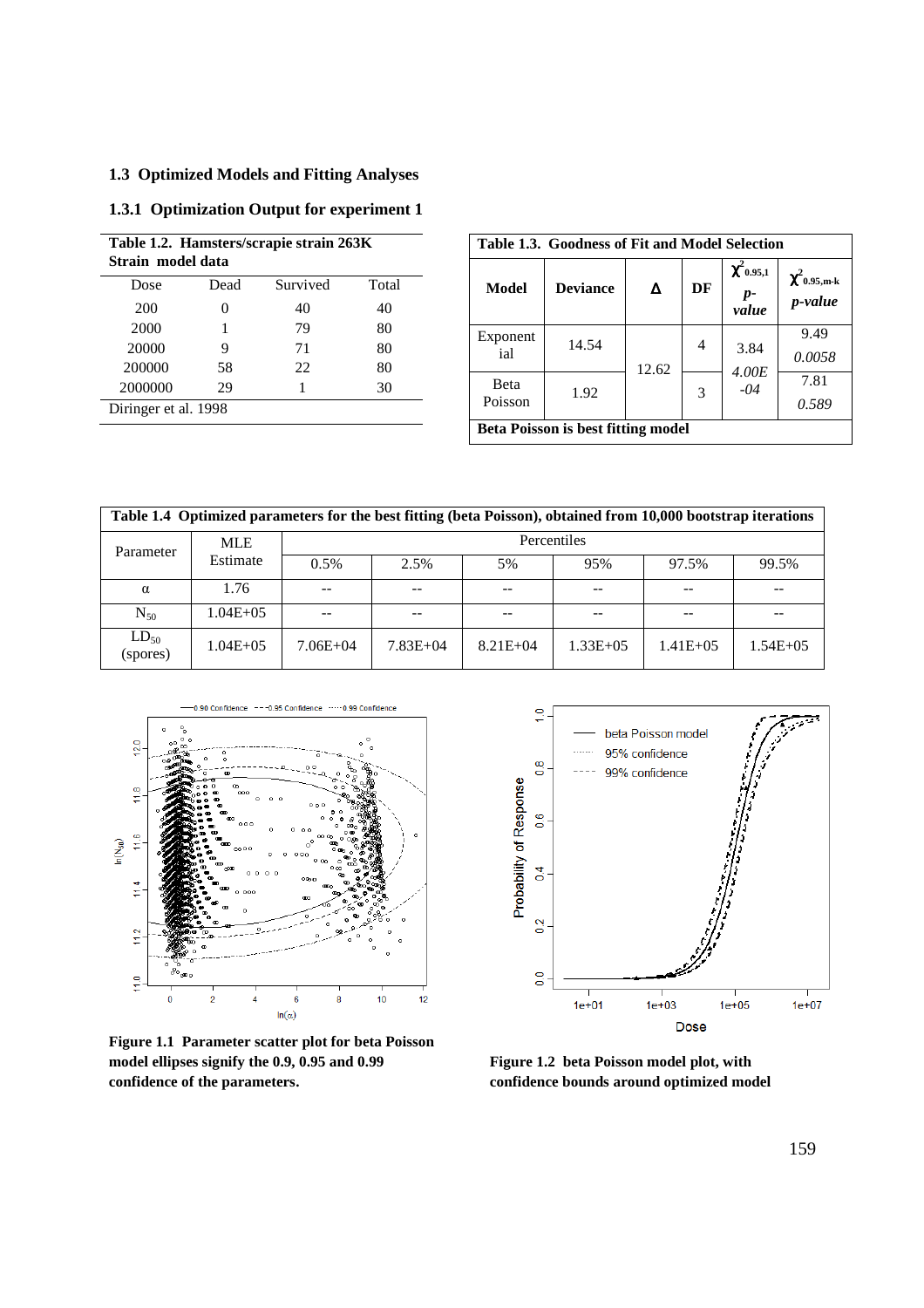# **1.3 Optimized Models and Fitting Analyses**

# **1.3.2 Optimization Output for experiment 2**

| data                  |               | Table 1.5 Mice/ scrapie strain C506M3 model |       |  |  |  |
|-----------------------|---------------|---------------------------------------------|-------|--|--|--|
| Dose                  | Dead          | Survived                                    | Total |  |  |  |
| 125                   |               | 11                                          | 11    |  |  |  |
| 1250                  |               |                                             | 10    |  |  |  |
| 12500                 | $\mathcal{L}$ | 8                                           | 10    |  |  |  |
| Jacquemot et al. 2005 |               |                                             |       |  |  |  |

| Table 1.6. Goodness of Fit and Model Selection |                 |      |    |                                |                              |  |  |
|------------------------------------------------|-----------------|------|----|--------------------------------|------------------------------|--|--|
| Model                                          | <b>Deviance</b> | Δ    | DF | $\chi^2$ 0.95,1<br>p-<br>value | $\chi^2$ 0.95,m-k<br>p-value |  |  |
| Exponenti<br>al                                | 1.34            | 0.99 | 2  | 3.84                           | 5.99<br>0.512                |  |  |
| Beta<br>Poisson                                | 0.35            |      |    | 0.320                          | 3.84<br>0.554                |  |  |
| <b>Exponential is best fitting model</b>       |                 |      |    |                                |                              |  |  |

| Table 1.7 Optimized parameters for the best fitting (exponential), obtained from 10,000 bootstrap iterations |              |              |              |              |              |            |            |  |
|--------------------------------------------------------------------------------------------------------------|--------------|--------------|--------------|--------------|--------------|------------|------------|--|
| Parameter                                                                                                    | <b>MLE</b>   |              |              |              | Percentiles  |            |            |  |
|                                                                                                              | Estimate     | 0.5%         | 2.5%         | 5%           | 95%          | 97.5%      | 99.5%      |  |
| k                                                                                                            | 2.40E-05     | $1.00E-13$   | $1.00E-13$   | 7.23E-06     | 5.47E-05     | 5.81E-05   | 7.44E-05   |  |
| $LD_{50}$<br>(spores)                                                                                        | $2.89E + 04$ | $9.32E + 03$ | $1.19E + 04$ | $1.27E + 04$ | $9.58E + 04$ | $6.92E+12$ | $6.92E+12$ |  |



**model (uncertainty of the parameter)**



**Figure 1.4 Exponential model plot, with confidence bounds around optimized model**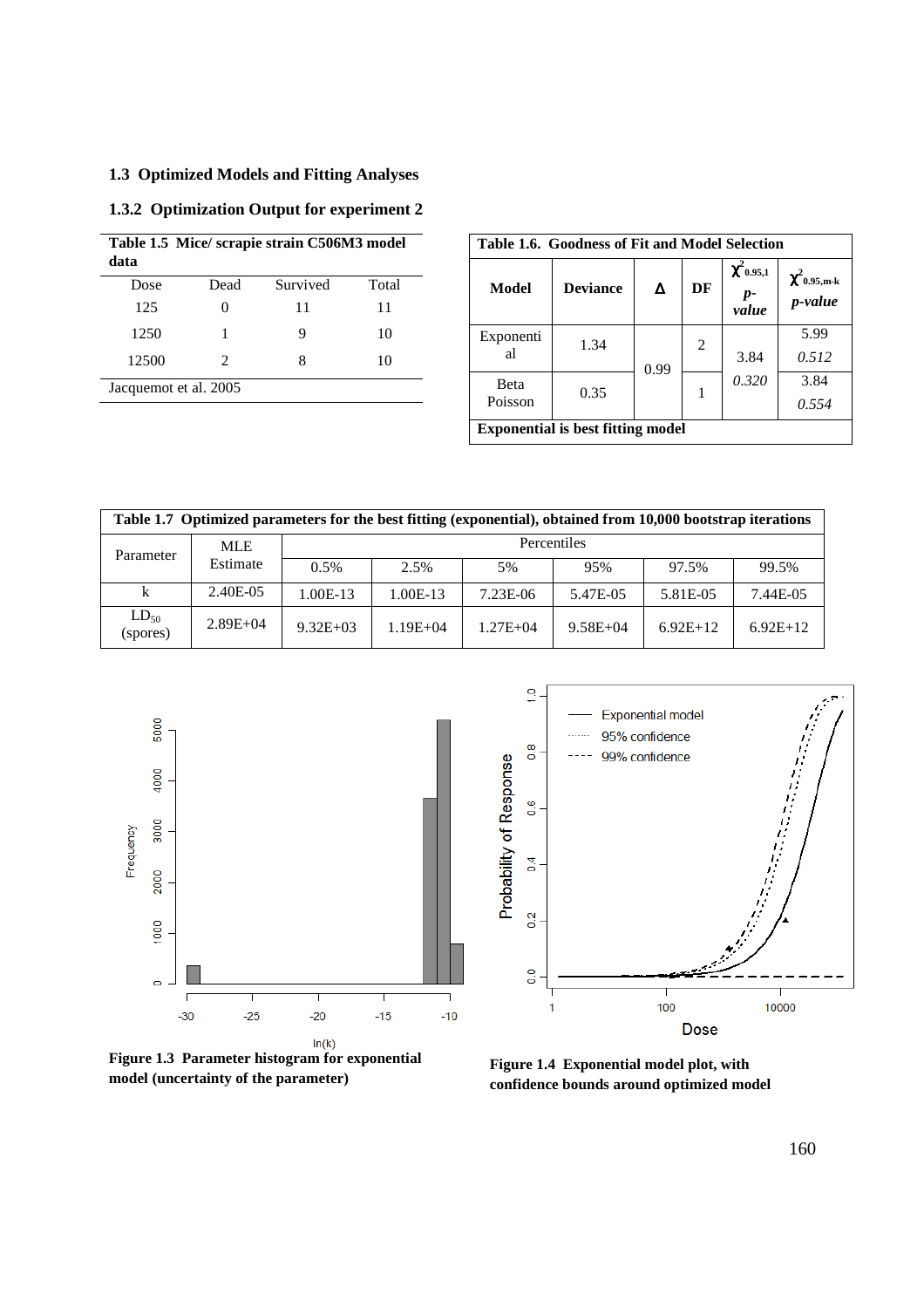# **1.3 Optimized Models and Fitting Analyses**

# **1.3.3 Optimization Output for experiment 3**

|                    | Table 1.8 mice/BSE agent model data |                  |       |  |  |  |  |  |  |
|--------------------|-------------------------------------|------------------|-------|--|--|--|--|--|--|
| Dose               | Infected                            | Non-<br>infected | Total |  |  |  |  |  |  |
| 0.0186             | 0                                   | 13               | 13    |  |  |  |  |  |  |
| 0.186              |                                     | 12               | 16    |  |  |  |  |  |  |
| 1.856              | 9                                   | 5                | 14    |  |  |  |  |  |  |
| 18.56              | 13                                  | 0                | 13    |  |  |  |  |  |  |
| Taylor et al. 1995 |                                     |                  |       |  |  |  |  |  |  |

| Table 1.9. Goodness of Fit and Model Selection |                 |      |    |                                |                              |  |  |
|------------------------------------------------|-----------------|------|----|--------------------------------|------------------------------|--|--|
| Model                                          | <b>Deviance</b> | Δ    | DF | $\chi^2$ 0.95,1<br>p-<br>value | $\chi^2$ 0.95,m-k<br>p-value |  |  |
| Exponenti<br>al                                | 2.77            | 0.76 | 3  | 3.84                           | 7.81<br>0.429                |  |  |
| <b>B</b> eta<br>Poisson                        | 2.01            |      | 2  | 0.384                          | 5.99<br>0.366                |  |  |
| <b>Exponential is best fitting model</b>       |                 |      |    |                                |                              |  |  |

| Table 1.10 Optimized parameters for the best fitting (exponential), obtained from 10,000 bootstrap iterations |            |             |      |      |      |       |       |  |
|---------------------------------------------------------------------------------------------------------------|------------|-------------|------|------|------|-------|-------|--|
| Parameter                                                                                                     | <b>MLE</b> | Percentiles |      |      |      |       |       |  |
|                                                                                                               | Estimate   | 0.5%        | 2.5% | 5%   | 95%  | 97.5% | 99.5% |  |
| k                                                                                                             | 0.69       | 0.30        | 0.36 | 0.40 | 1.16 | 1.32  | 1.64  |  |
| $LD_{50}$<br>(Spores)                                                                                         | 1.00       | 0.42        | 0.53 | 0.60 | 1.73 | 1.95  | 2.28  |  |



**Figure 1.5 Parameter histogram for exponential Figure 1.5 Farameter instogram for exponential model confidence bounds around optimized model (uncertainty of the parameter)** 



**confidence bounds around optimized model**